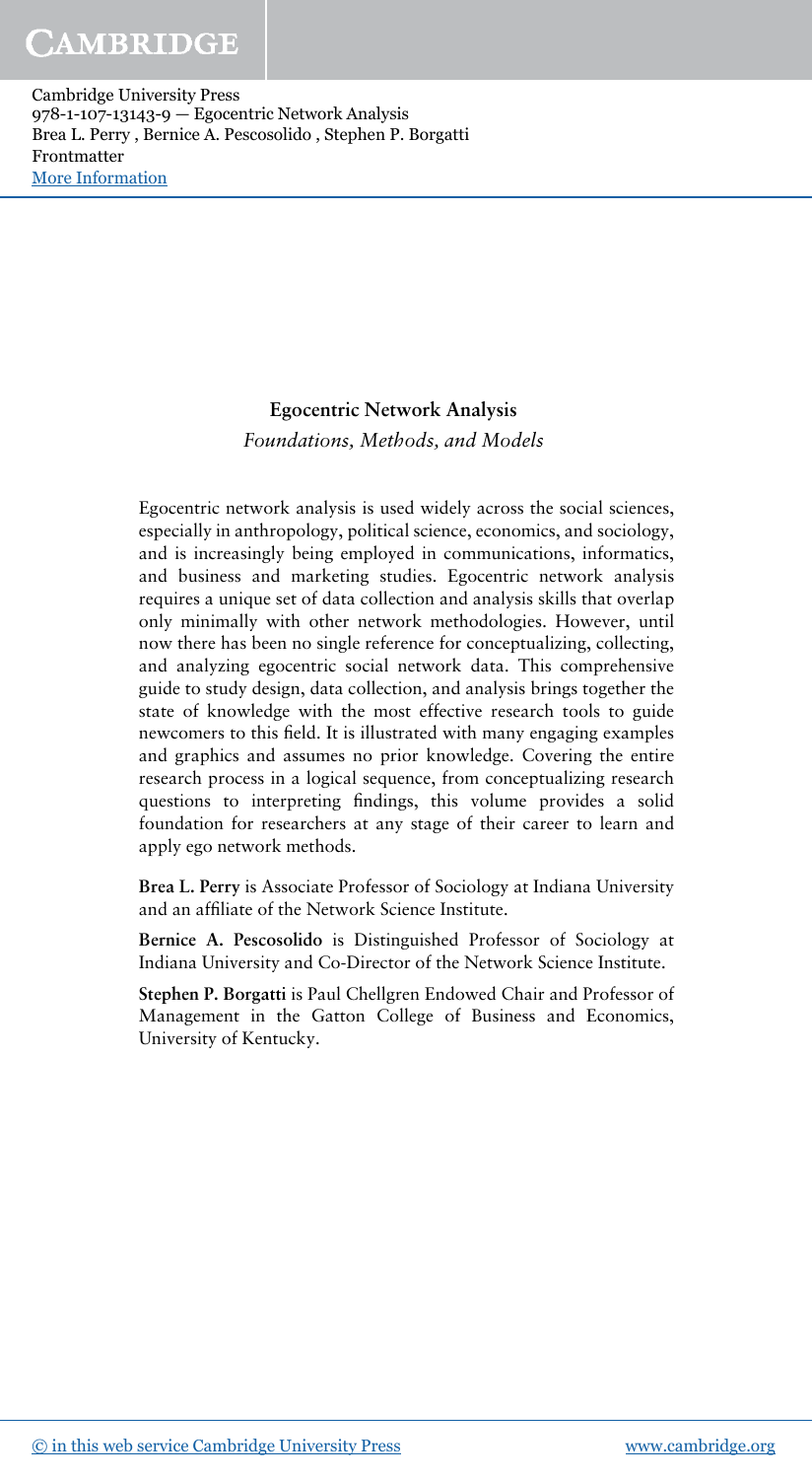#### Structural Analysis in the Social Sciences

Series Editor: Mark Granovetter

The series *Structural Analysis in the Social Sciences* presents studies that analyze social behavior and institutions by reference to relations among such concrete social entities as persons, organizations, and nations. Relational analysis contrasts on the one hand with reductionist methodological individualism and on the other with macro-level determinism, whether based on technology, material conditions, economic conflict, adaptive evolution, or functional imperatives. In this more intellectually flexible structural middle ground, analysts situate actors and their relations in a variety of contexts. Since the series began in 1987, its authors have variously focused on small groups, history, culture, politics, kinship, aesthetics, economics, and complex organizations, creatively theorizing how these shape and in turn are shaped by social relations. Their style and methods have ranged widely, from intense, long-term ethnographic observation to highly abstract mathematical models. Their disciplinary affiliations have included history, anthropology, sociology, political science, business, economics, mathematics, and computer science. Some have made explicit use of social network analysis, including many of the cutting-edge and standard works of that approach, whereas others have kept formal analysis in the background and used "networks" as a fruitful orienting metaphor. All have in common a sophisticated and revealing approach that forcefully illuminates our complex social world.

#### Recent Books in the Series

Darius Mehri, *Iran Auto*

Navid Hassanpour, *Leading from the Periphery and Network Collective Action*

Cheol-Sung Lee, *When Solidarity Works (Second Edition)*

- Benjamin Cornwell, *Social Sequence Analysis (Second Edition)*
- Mariela Szwarcberg, *Mobilizing Poor Voters (Second Edition)*
- Luke M. Gerdes, ed., *Illuminating Dark Networks (Second Edition)*
- Silvia Domínguez and Betina Hollstein, eds., *Mixed Methods in Studying Social Networks (Second Edition)*
- Dean Lusher, Johan Koskinen, and Garry Robins, eds., *Exponential Random Graph Models for Social Networks: Theory, Methods, and Applications (Second Edition)*
- Sean F. Everton, *Disrupting Dark Networks (Second Edition)*
- Wouter de Nooy, Andrej Mrvar, and Vladimir Batagelj, *Exploratory Social Network Analysis with Pajek (First Edition)*
- Noah E. Friedkin and Eugene C. Johnsen, *Social In*fl*uence Network Theory (Second Edition)*
- Zeev Maoz, *The Networks of Nations: The Evolution and Structure of International Networks, 1815*–*2002 (Second Edition)*
- Martin Kilduff and David Krackhardt, *Interpersonal Networks in Organizations (Second Edition)*

Ari Adut, On Scandal: Moral Disturbances in Society, Politics, and Art (Second Edition) Robert C. Feenstra and Gary G. Hamilton, *Emergent Economies, Divergent Paths*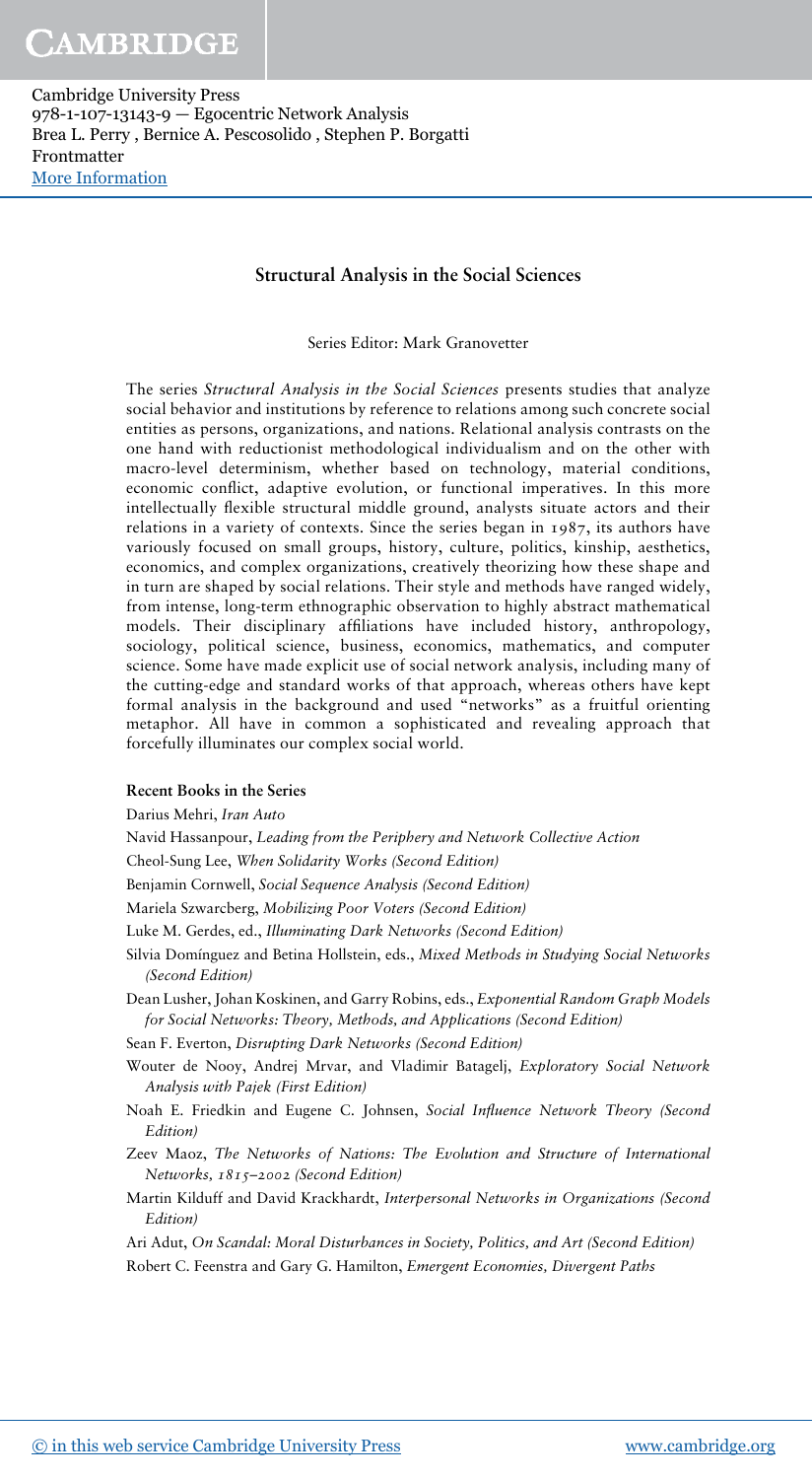Cambridge University Press 978-1-107-13143-9 — Egocentric Network Analysis Brea L. Perry , Bernice A. Pescosolido , Stephen P. Borgatti Frontmatter [More Information](www.cambridge.org/9781107131439)

> Eiko Ikegami, Bonds of Civility: Aesthetic Networks and the Political Origins of Japanese *Culture* Peter Carrington, John Scott, and Stanley Wasserman, *Models and Methods in Social Network Analysis* Patrick Doreian, Vladimir Batagelj, and Anujka Ferligoj, *Generalized Blockmodeling* James Lincoln and Michael Gerlach, *Japan*'*s Network Economy* Robert Franzosi, *From Words to Numbers* Sean O'Riain, *The Politics of High-Tech Growth* Philippe Bourgois, In Search of Respect: Selling Crack in El Barrio (Second Edition) Martin Kilduff and David Krackhardt, *Interpersonal Networks in Organizations (First Edition)* Ari Adut, On Scandal: Moral Disturbances in Society, Politics, and Art (First Edition) Zeev Maoz, *The Networks of Nations: The Evolution and Structure of International Networks, 1815*–*2002 (First Edition)* Noah E. Friedkin and Eugene C. Johnsen, *Social In*fl*uence Network Theory* (First Edition) Sean F. Everton, *Disrupting Dark Networks (First Edition)* Dean Lusher, Johan Koskinen, and Garry Robins, eds., *Exponential Random Graph Models for Social Networks: Theory, Methods, and Applications (First Edition)* Silvia Domínguez and Betina Hollstein, eds., *Mixed Methods in Studying Social Networks (First Edition)* Benjamin Cornwell, *Social Sequence Analysis (First Edition)* Luke M. Gerdes, ed., *Illuminating Dark Networks (First Edition)* Mariela Szwarcberg, *Mobilizing Poor Voters (First Edition)* Isabella Alcañiz, *Environmental and Nuclear Networks in the Global South* Cheol-Sung Lee, *When Solidarity Works (First Edition)*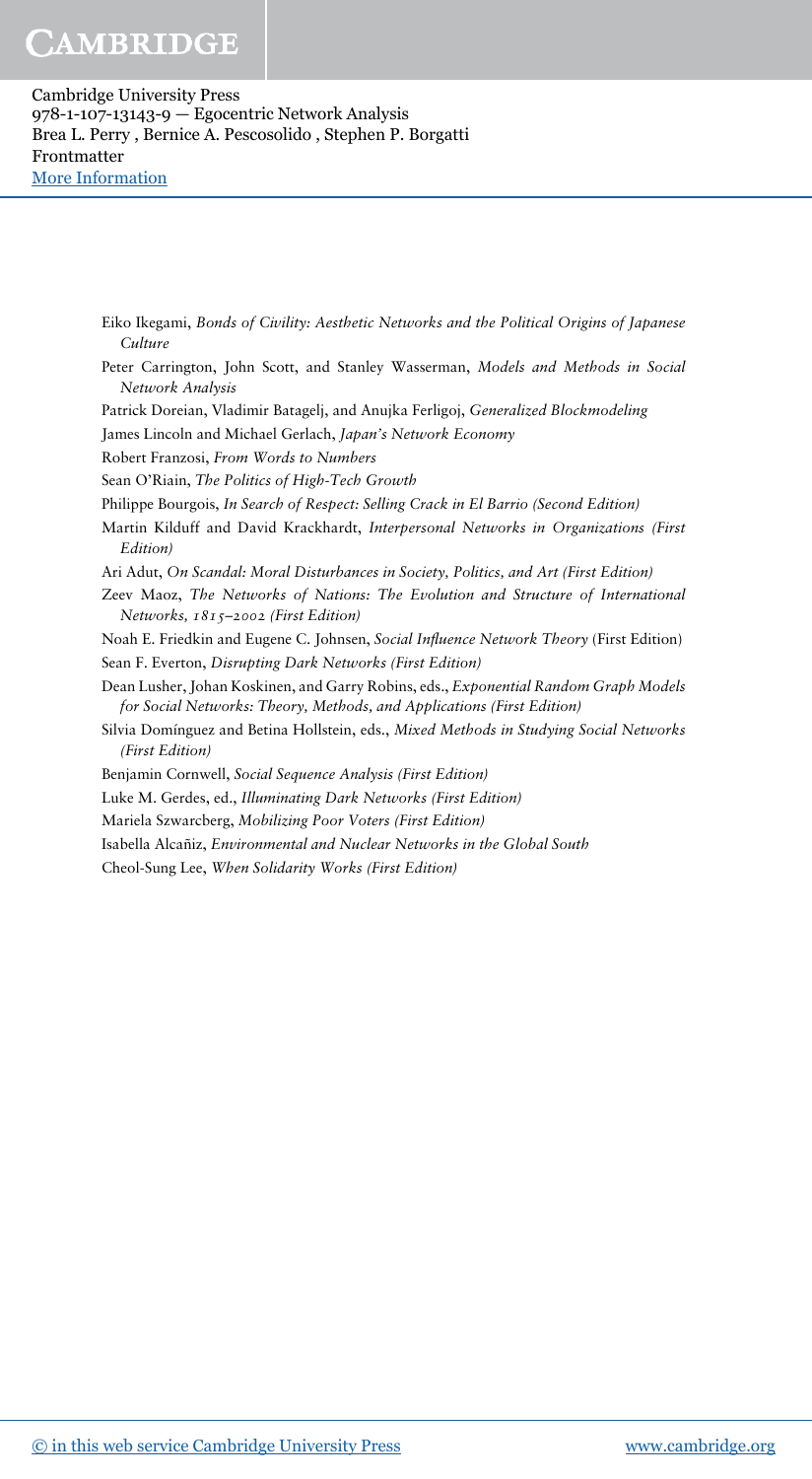# Egocentric Network Analysis

*Foundations, Methods, and Models*

BREA L. PERRY *Indiana University*

BERNICE A. PESCOSOLIDO *Indiana University*

STEPHEN P. BORGATTI

*University of Kentucky*

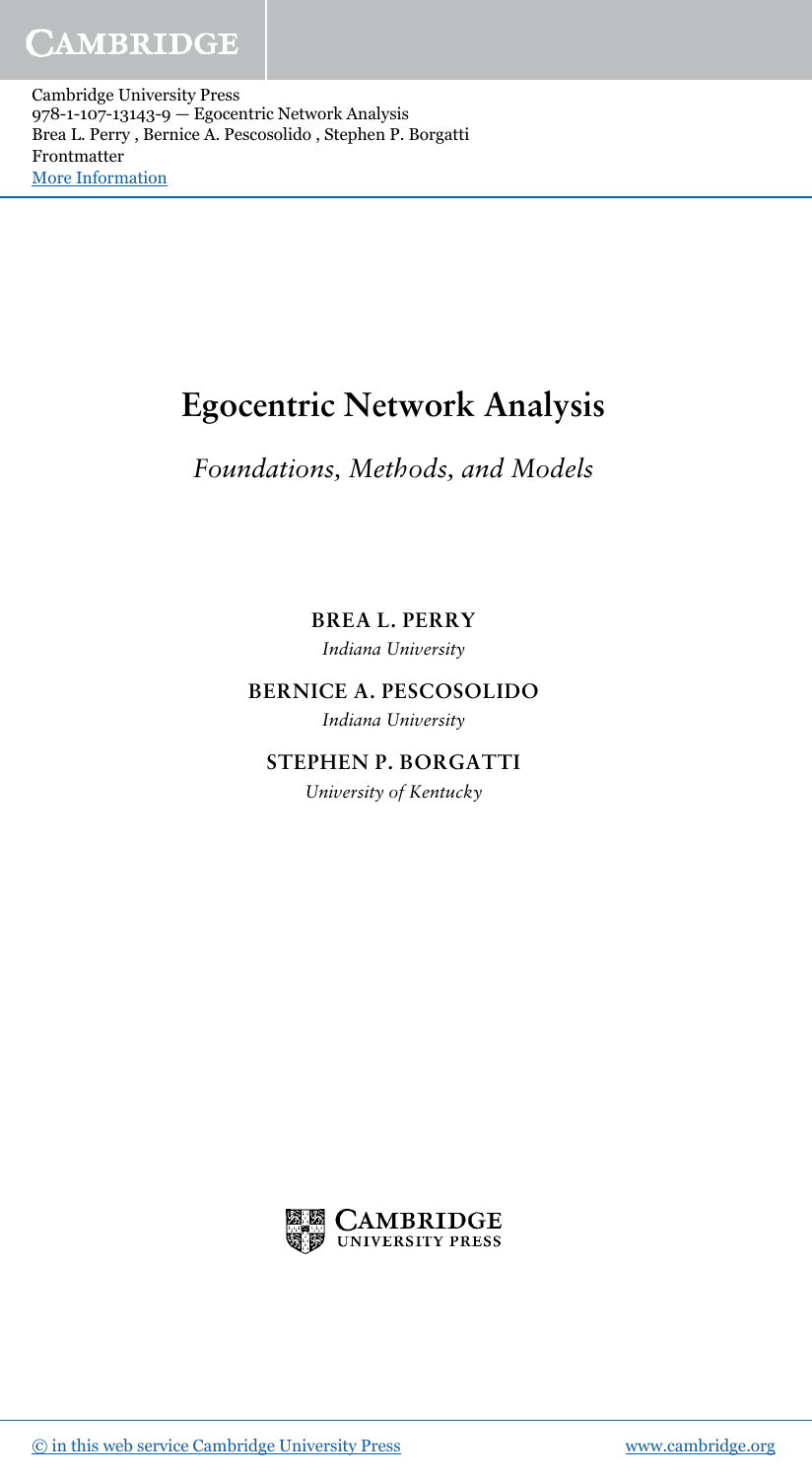#### **CAMBRIDGE UNIVERSITY PRESS**

University Printing House, Cambridge cb2 8bs, United Kingdom

One Liberty Plaza, 20th Floor, New York, ny 10006, USA

477 Williamstown Road, Port Melbourne, vic 3207, Australia

314–321, 3rd Floor, Plot 3, Splendor Forum, Jasola District Centre, New Delhi - 110025, India

79 Anson Road, #06–04/06, Singapore 079906

Cambridge University Press is part of the University of Cambridge.

It furthers the University's mission by disseminating knowledge in the pursuit of education, learning, and research at the highest international levels of excellence.

> www.cambridge.org Information on this title: www.cambridge.org/9781107131439 doi: 10.1017/9781316443255

> > © Cambridge University Press 2018

This publication is in copyright. Subject to statutory exception and to the provisions of relevant collective licensing agreements, no reproduction of any part may take place without the written permission of Cambridge University Press.

First published 2018

Printed in the United States of America by Sheridan Books, Inc.

A catalogue record for this publication is available from the British Library.

isbn 978-1-107-13143-9 Hardback isbn 978-1-107-57931-6 Paperback

Cambridge University Press has no responsibility for the persistence or accuracy of URLs for external or third-party internet websites referred to in this publication and does not guarantee that any content on such websites is, or will remain, accurate or appropriate.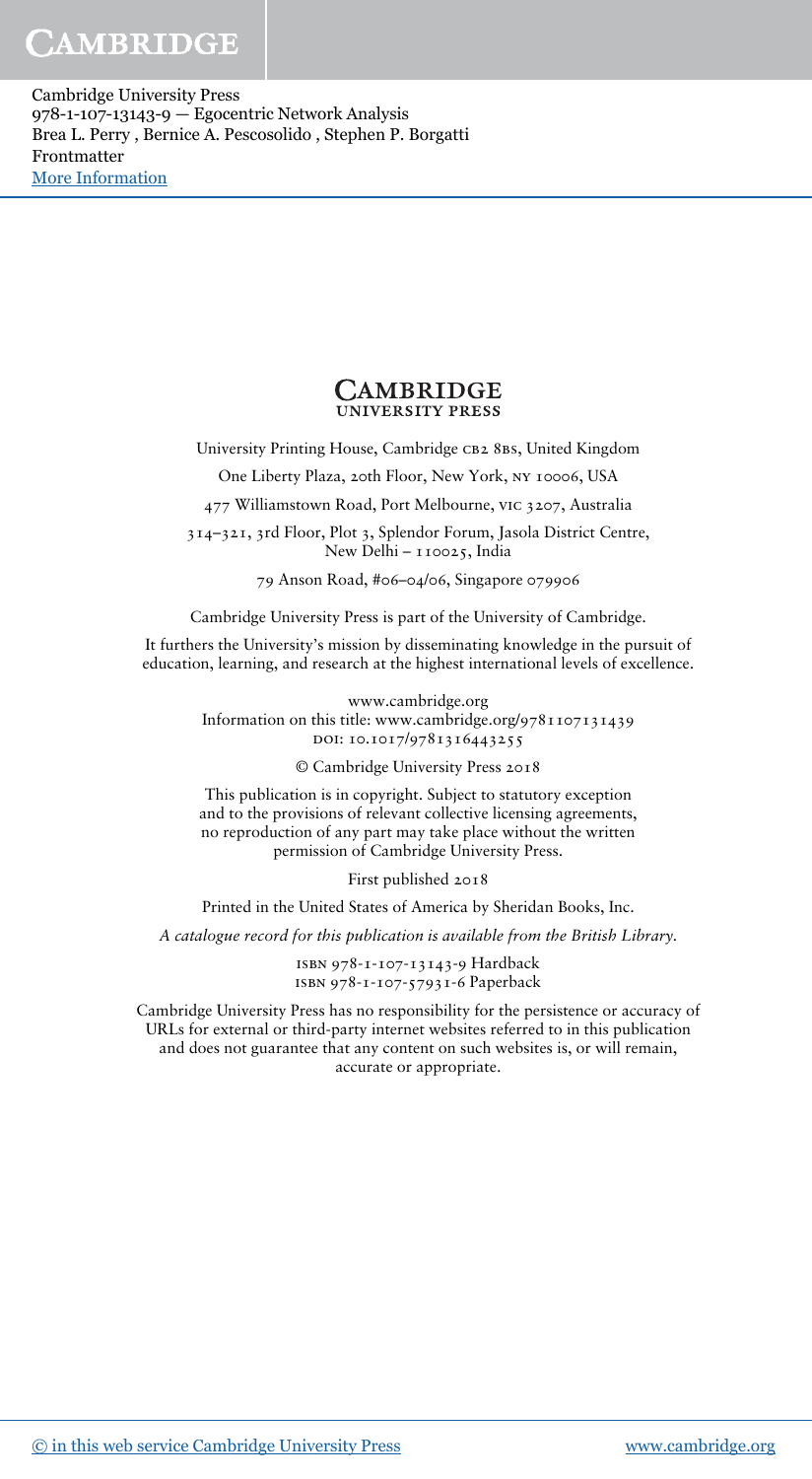Cambridge University Press 978-1-107-13143-9 — Egocentric Network Analysis Brea L. Perry , Bernice A. Pescosolido , Stephen P. Borgatti Frontmatter [More Information](www.cambridge.org/9781107131439)

*To Rus Perry*

*and*

*Joe Pescosolido*

*and*

*Joe Borgatti*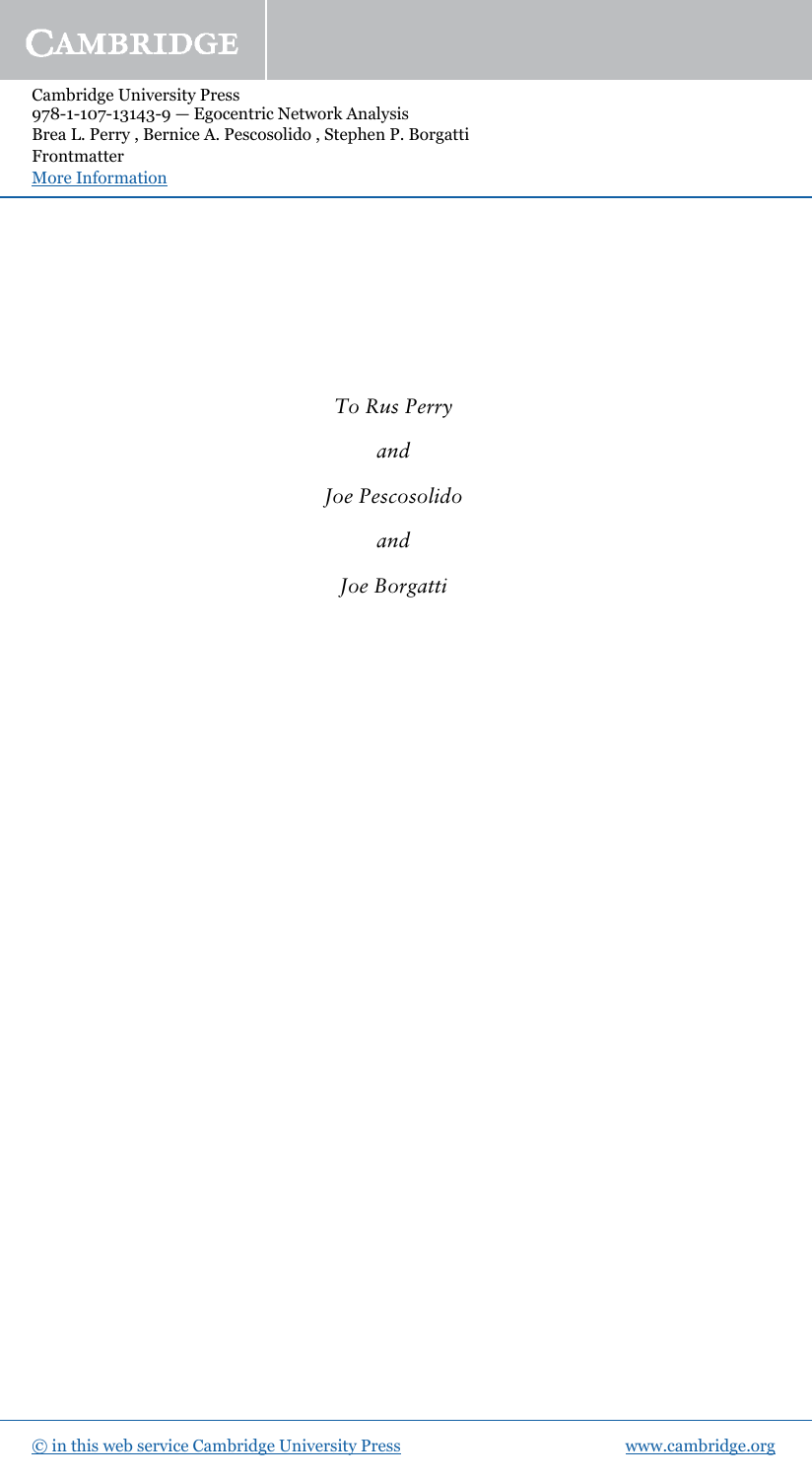### **Contents**

|                         | List of Figures                                       | page xi         |
|-------------------------|-------------------------------------------------------|-----------------|
|                         | List of Tables                                        | XV              |
|                         | Preface                                               | xvii            |
|                         | Part I Theoretical and Methodological Foundations     | I               |
| T                       | The Nature of Networks                                | 3               |
| $\mathbf{2}$            | Sociocentric and Egocentric Approaches                |                 |
|                         | to Networks                                           | 20              |
|                         | Part II Research Design for Ego Networks              | 35              |
| $\overline{\mathbf{3}}$ | Sampling, Data Collection Modes, and                  |                 |
|                         | <b>Research Ethics</b>                                | 37              |
| $\overline{4}$          | Methods for Eliciting Alters                          | 68              |
| $\overline{\mathbf{S}}$ | Methods for Gathering Data about Alters               | 109             |
|                         | Part III Analyzing Ego Networks                       | <b>129</b>      |
| 6                       | Visualizing Network Data                              | 13 <sub>1</sub> |
| 7                       | Ego Network Composition and Structure (with Ann       |                 |
|                         | McCranie)                                             | 159             |
| 8                       | Multivariate and Multilevel Regression Models for Ego |                 |
|                         | <b>Networks</b>                                       | 195             |
|                         | 9 Modeling Ego Network Dynamics                       | 245             |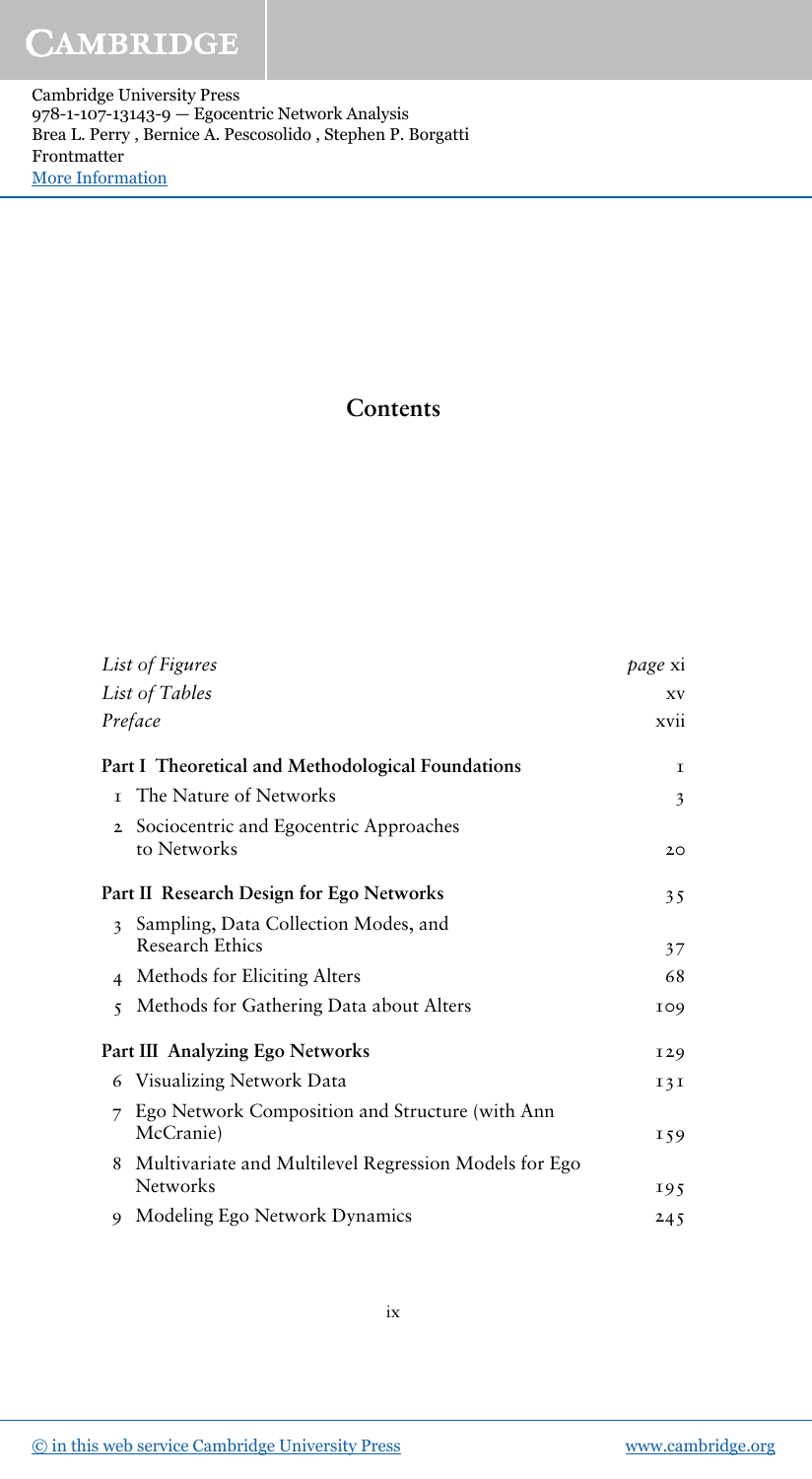| X     | Contents                                                 |      |
|-------|----------------------------------------------------------|------|
|       | 10 Relating Egocentric and Sociocentric Network Analysis | 282  |
|       | II The Promise and Challenge of Ego Networks in Network  |      |
|       | Science                                                  | 297  |
|       | References                                               | 3IO  |
| Index |                                                          | 34 I |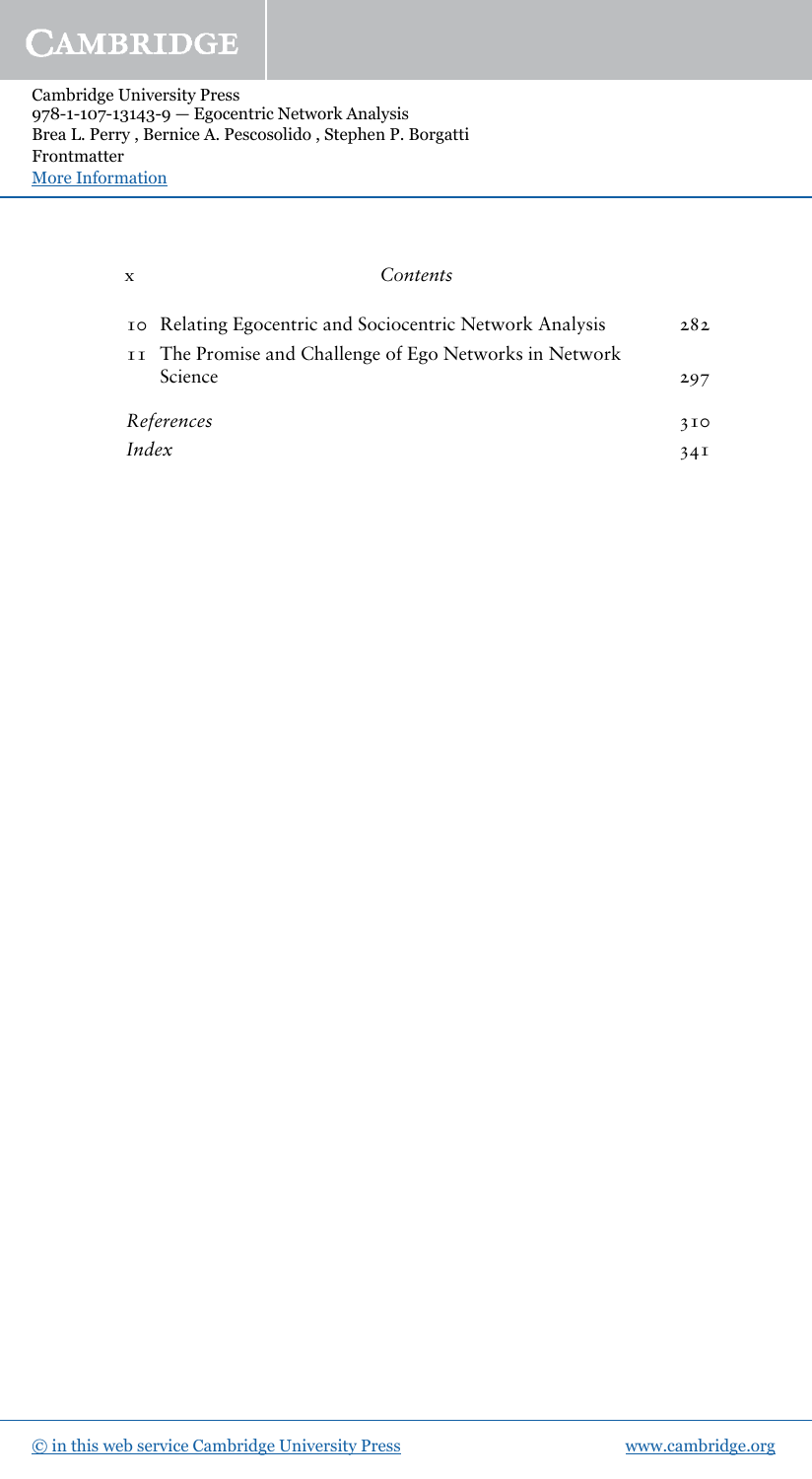### Figures

|     | 1.1 Representation of network ties in a sociogram                                                                                                   | page 6         |
|-----|-----------------------------------------------------------------------------------------------------------------------------------------------------|----------------|
|     | 1.2 Matrix representation of a network                                                                                                              | 7              |
| 2.1 | Example of sociocentric design: The bank wiring room<br>games network                                                                               | 2I             |
|     | 2.2 A sociogram depicting the structure of adolescent romantic<br>or sexual networks from a sociometric study of sexually<br>transmitted infections | 22             |
|     | 2.3 Egocentric social networks of patients with and without<br>dementia                                                                             | 26             |
|     | 3.1 Name interpreter completion as a function of number of<br>alters named in web-based ego network surveys<br>(grayscale)                          | 53             |
|     | 3.2 Online participant-aided sociogram for collecting<br>egocentric network data (grayscale)                                                        | 54             |
| 3.3 | Doc's egocentric network, as observed by Whyte<br>(gray scale, 1943)                                                                                | 56             |
|     | 3.4 Egocentric social network of suffragette Helen Watts,<br>produced using archival data (grayscale)                                               | 59             |
|     | 4.1 Picture of a diary log (grayscale)                                                                                                              | 8 <sub>5</sub> |
| 5.1 | Relationship between network size and number of<br>evaluations of alter-alter pairs                                                                 | I24            |
|     | 5.2 Web-based software designed to facilitate reporting of ties<br>between alters                                                                   | T26            |
|     | 6.1 Simple ego network diagram                                                                                                                      | 132            |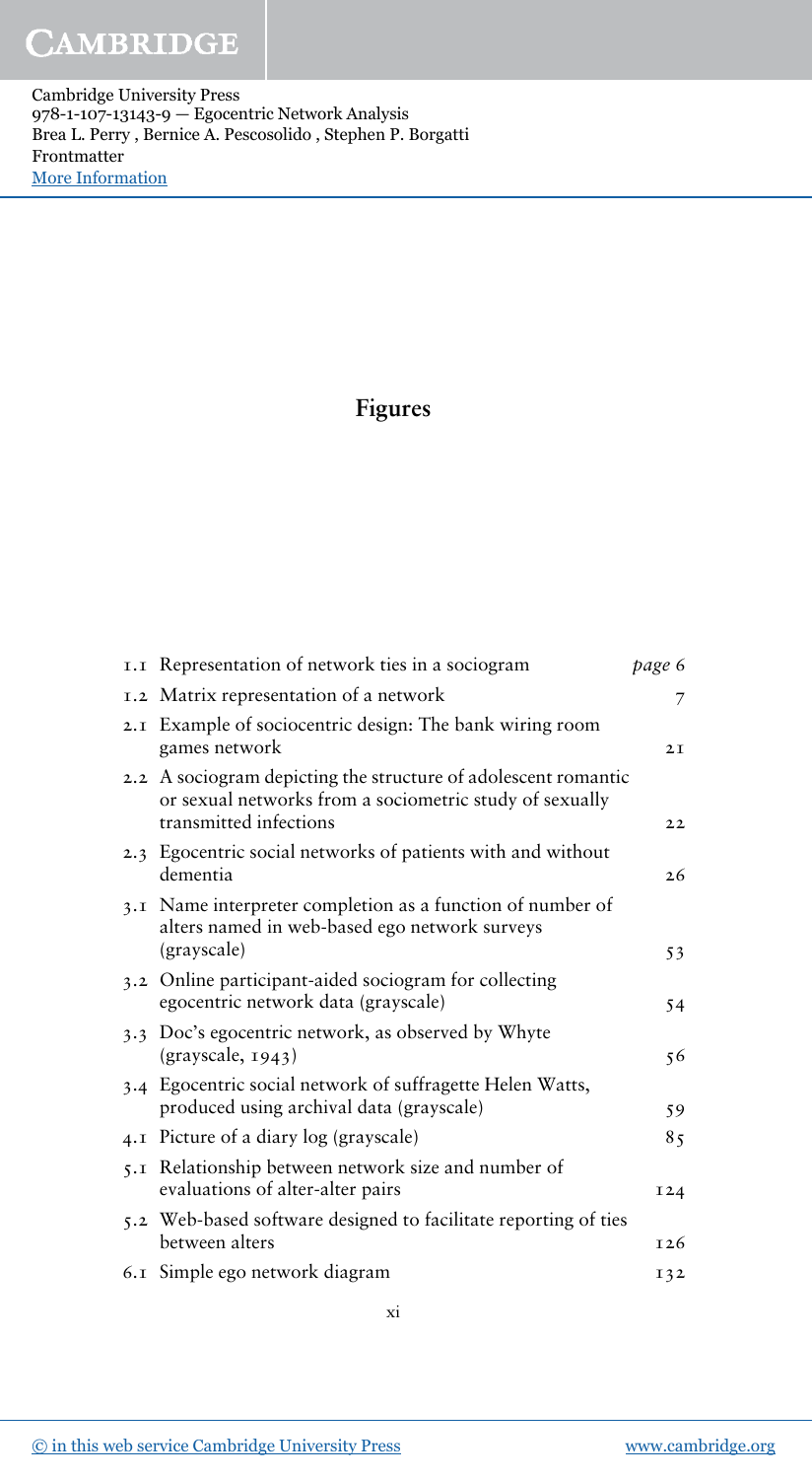| xii  | List of Figures                                                                                                            |            |
|------|----------------------------------------------------------------------------------------------------------------------------|------------|
|      | 6.2 Simple ego network diagram with annotations                                                                            | 132        |
|      | 6.3 Simple ego network with political affiliations                                                                         | 133        |
|      | 6.4 Simple ego network with gender and type                                                                                | 134        |
|      | 6.5 Networks of individuals with and without dementia                                                                      | 135        |
|      | 6.6 Simple ego network with ego excluded                                                                                   | 136        |
|      | 6.7 Galaxy diagram produced by NetDraw                                                                                     | 138        |
|      | 6.8 NetDraw screenshot (grayscale)                                                                                         | 139        |
|      | 6.9 Ego network with gender                                                                                                | 140        |
|      | 6.10 Ego network with age and gender                                                                                       | 14I        |
|      | 6.11 Ego network with age, gender, and occupation                                                                          | 141        |
|      | 6.12 Ego network of the Medici family                                                                                      | 142        |
|      | 6.13 Ego network with age, gender, occupation, and tie<br>strengths                                                        | 143        |
|      | 6.14 Ego network with tie strengths                                                                                        | 144        |
|      | 6.15 Two representations of the same network                                                                               | 145        |
|      | 6.16 Classes of network ties among Argentine immigrants                                                                    | 146        |
|      | 6.17 Comparison of characteristics of immigrants (grayscale)                                                               | 147        |
|      | 6.18a Multidimensional scaling of alter characteristics for French<br>managers                                             | 148        |
|      | 6.18b Multidimensional scaling of alter characteristics for<br>American managers                                           | 149        |
| 6.19 | A participant-aided sociogram in four stages of completion<br>(grayscale)                                                  | 151        |
|      | 6.20 Screenshot, VennMaker (grayscale)                                                                                     | 152        |
|      | 6.21 Fred's preconversion network                                                                                          | 154        |
|      | 6.22 Fred's postconversion network                                                                                         | 155        |
|      | 6.23 Visualization of ego network change                                                                                   | 155        |
|      | 6.24 Stylized representations of selected characteristics of<br>twenty-five ego networks at two points in time (grayscale) | <b>157</b> |
|      | 6.25 Magnitude of change in an ego network                                                                                 | 158        |
|      | 6.26 Characteristics of an ego net changing over time                                                                      | I 58       |
|      | 7.1 Ego network (seven alters, no alter-alter ties)                                                                        | 160        |
|      | 7.2 Ego network identifying political party                                                                                | 166        |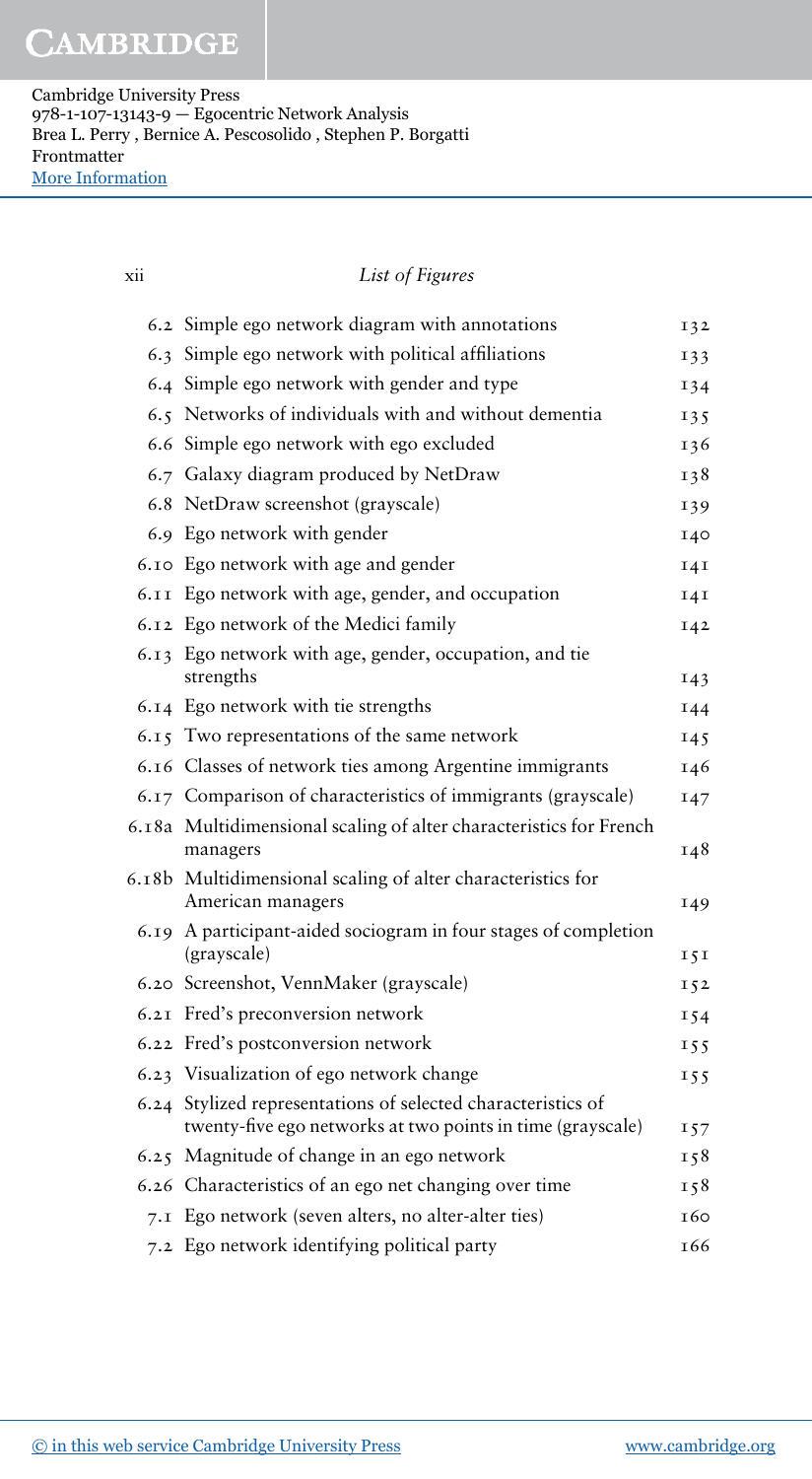|               | List of Figures                                                                                                                       | xiii            |
|---------------|---------------------------------------------------------------------------------------------------------------------------------------|-----------------|
| 7.3           | Ego network identifying religious affiliation                                                                                         | 169             |
|               | 7.4 Ego network with and without ego                                                                                                  | 176             |
|               | 7.5 Adjacency matrix matching network in Figure 7.4                                                                                   | 176             |
|               | 7.6 Gould and Fernandez brokerage types                                                                                               | 185             |
|               | 7.7 Screen shot of "File   Import   Column-wise   Variables"<br>window in E-NET (grayscale)                                           | 190             |
|               | 7.8 Screen shot of "Egos" tab view in E-NET                                                                                           | 191             |
|               | 7.9 Screen shot of "Measures" tab view in E-NET (grayscale)                                                                           | 193             |
|               | 7.10 Screen shot of "Visualization" tab view in E-NET<br>(grayscale)                                                                  | 193             |
|               | 8.1 Levels of observation and analysis in ego network research                                                                        | 199             |
|               | 8.2 Scatterplot with fitted OLS regression line for the effects of<br>ego extroversion on network likeability                         | 203             |
|               | 8.3 Hierarchical data structure for egocentric network analysis                                                                       | 206             |
|               | 8.4 The random intercept model splits up the intercept variance<br>into within- and between-cluster differences                       | 2II             |
| $8.5^{\circ}$ | Illustration of a random intercept regression model<br>predicting egos' perceptions of alters' likeability                            | 2I <sub>3</sub> |
|               | 8.6 Scatterplot with fitted random intercept regression line for<br>the effects of alter attractiveness on alter likeability          | 2I4             |
|               | 8.7 The random coefficient model                                                                                                      | 216             |
|               | 8.8 Scatterplot with fitted random coefficient regression line for<br>the effect of alter attractiveness on alter likeability         | 219             |
|               | 8.9 Individual regression lines, random coefficient regression<br>model predicting alter likeability                                  | 220             |
|               | 8.10 Hierarchical three-level data structure for egocentric<br>network analysis                                                       | 226             |
|               | 8.11 Crossover data structure for egocentric network analysis                                                                         | 227             |
|               | 8.12 Hierarchical versus cross-classified multilevel model                                                                            | 227             |
|               | 8.13 Predicted values of number of support resources for<br>three-way cross-level interaction, Northern California<br>Community Study |                 |
|               | 9.1 Egocentric network with a core/periphery structure                                                                                | 243<br>247      |
|               | 9.2 Calculating membership turnover in a personal social                                                                              |                 |
|               | network                                                                                                                               | 255             |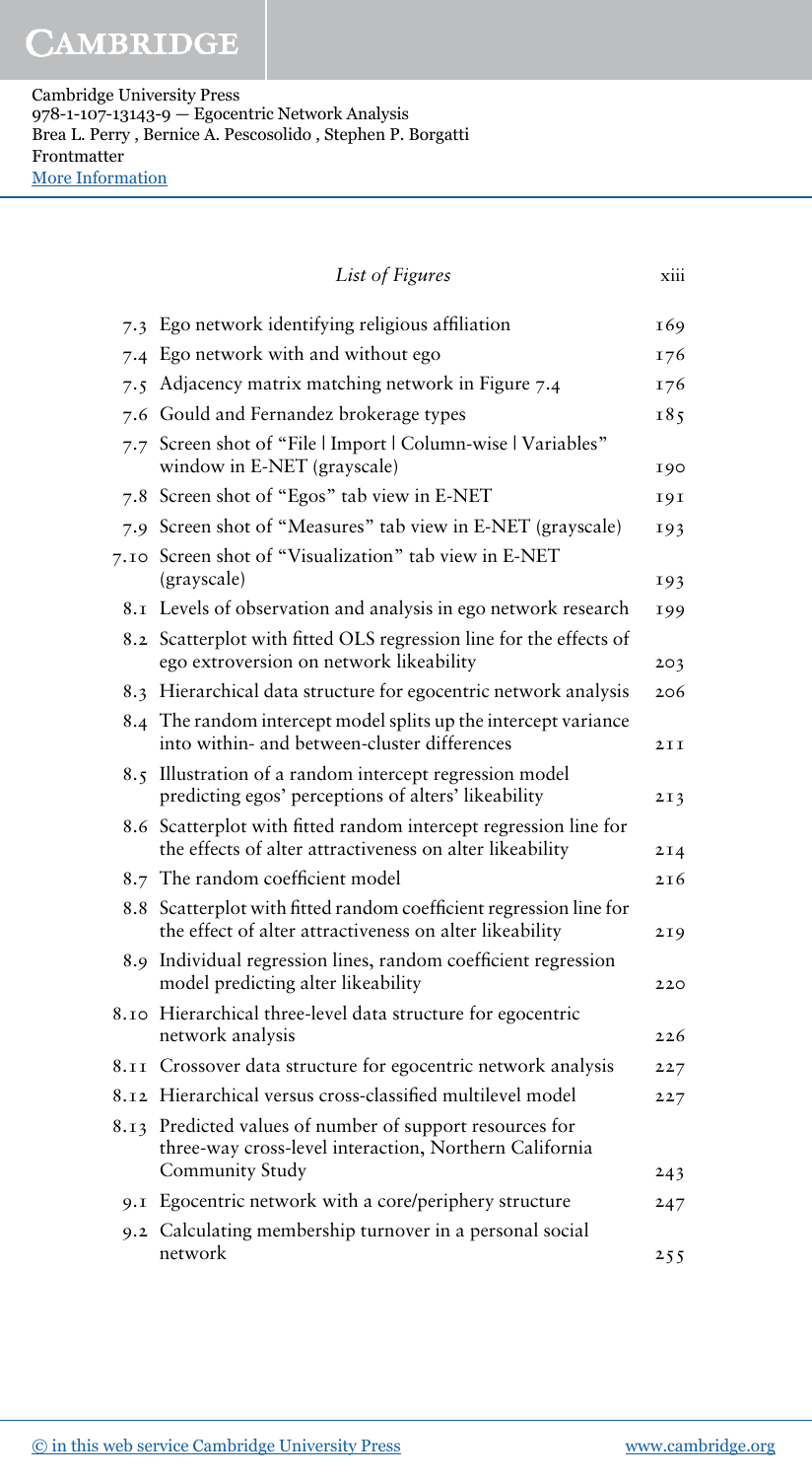| xiv  | List of Figures                                                                                                             |     |
|------|-----------------------------------------------------------------------------------------------------------------------------|-----|
|      | 9.3 Panel data structure for egocentric network analysis                                                                    | 257 |
|      | 9.4 The longitudinal random coefficient model with between-<br>and within-person differences                                | 26T |
|      | 9.5 Longitudinal and hierarchical three-level data structure for<br>ego network analysis                                    | 262 |
|      | 9.6 Scatterplot with fitted random coefficient regression line for<br>the effects of time on network size among new parents | 263 |
| 9.7  | Individual regression lines from a random coefficient<br>regression model predicting network size over time                 | 265 |
|      | 9.8 Predicted values of the nonlinear effect of time on<br>intergroup bias                                                  | 276 |
| IO.I | Micro-configurations in an ERGM analysis of forty-two<br>whole networks                                                     | 286 |
|      | 10.2 Ego network (inset) corresponding to Node 3 in a whole<br>network                                                      | 290 |
|      | II.I Social network formation in the premodern era (grayscale)                                                              | 300 |
|      | 11.2 Social network formation in the contemporary era<br>(grayscale)                                                        | 30I |
|      | 11.3 Social network formation in the modern era (grayscale)                                                                 | 302 |
|      | 11.4 A cooperation-supporting social quilt of connected<br>subnetworks                                                      | 307 |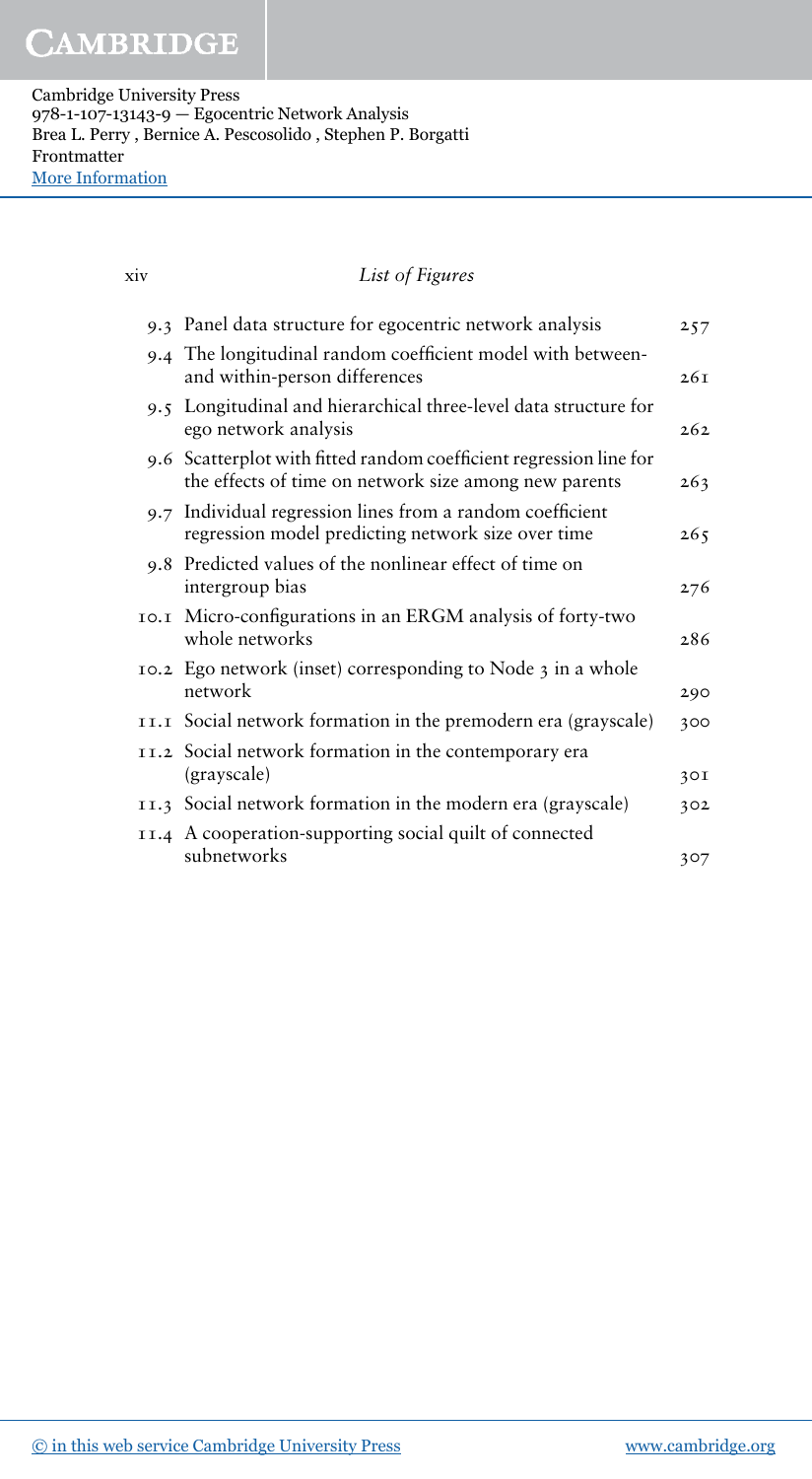### Tables

|     | 2.1 Comparison of sociocentric and egocentric research<br>designs                                    | page 32 |
|-----|------------------------------------------------------------------------------------------------------|---------|
|     | 4.1 Name generators (Pescosolido et al. 1998 <sup>*</sup> )                                          | 70      |
|     | 4.2 An exchange-based strategy: Name generators from the<br>E-neighbors project                      | 78      |
|     | 4.3 A content-based strategy: Name generators from the<br>Social Factors and HIV Risk (SFHR) project | 80      |
|     | 4.4 Properties of networks elicited using different strategies for<br>boundary definition            | 86      |
|     | 4.5 Multiple name generator approach in health care<br>domains                                       | 90      |
|     | 4.6 Position generator                                                                               | IOI     |
|     | 4.7 Resource generator                                                                               | IO4     |
|     | 5.1 Types of network measures and locus of data                                                      | 110     |
|     | 5.2 Examples of name interpreters for obtaining information<br>about alters                          | II2     |
|     | 5.3 Examples of name interpreters for obtaining information<br>about relationships and exchanges     | II3     |
|     | 5.4 Adjacency matrix from PhenX Toolkit Social Networks<br>Protocol                                  | I22     |
| 5.5 | Examples of name interpreters for measuring alter-alter<br>ties                                      | I23     |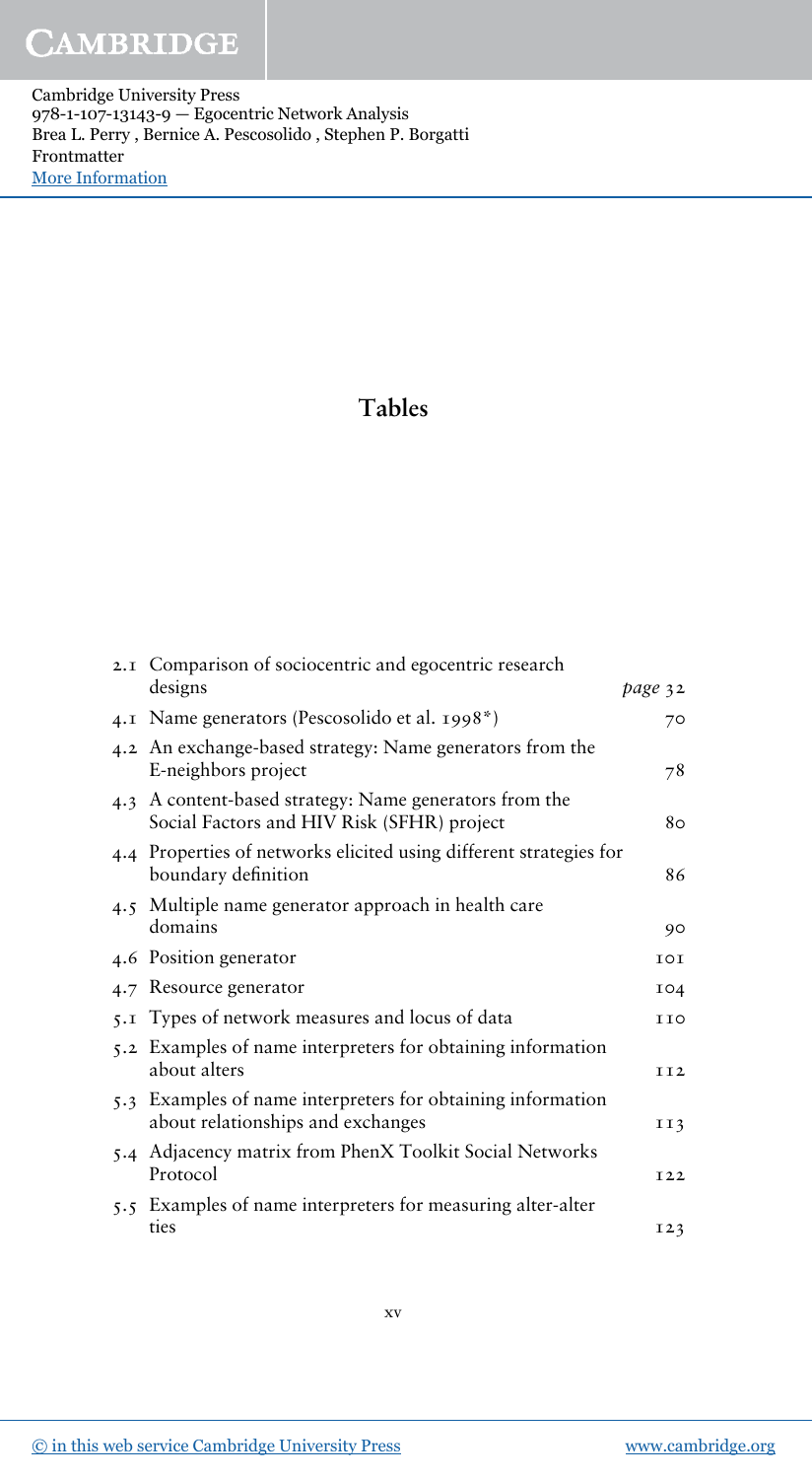6.1 NetDraw batch commands for drawing three ego networks 137 6.2 NetDraw batch commands to read a galaxy file and draw two individual ego networks 138 7.1 Reachability matrix matching network in Figure  $7.4$  178 7.2 Data in column-wise format for importing into E-NET 188 7.3 Ego network measures currently computed by E-NET 192 8.1 Typology of theoretical approaches to the study of social networks 196 8.2 Long form data structure for multilevel modeling in Stata 230 8.3 Wide form (or column-wise) data structure 23I 10.1 Typology of studies based on ego network vs sociocentric data or analysis 283 10.2 Example batch file automation scripts in UCINET 288 10.3 A block-diagonal matrix containing four ego networks 289 10.4 Cross-tabulation of dyads involving ego 294 xvi *List of Tables*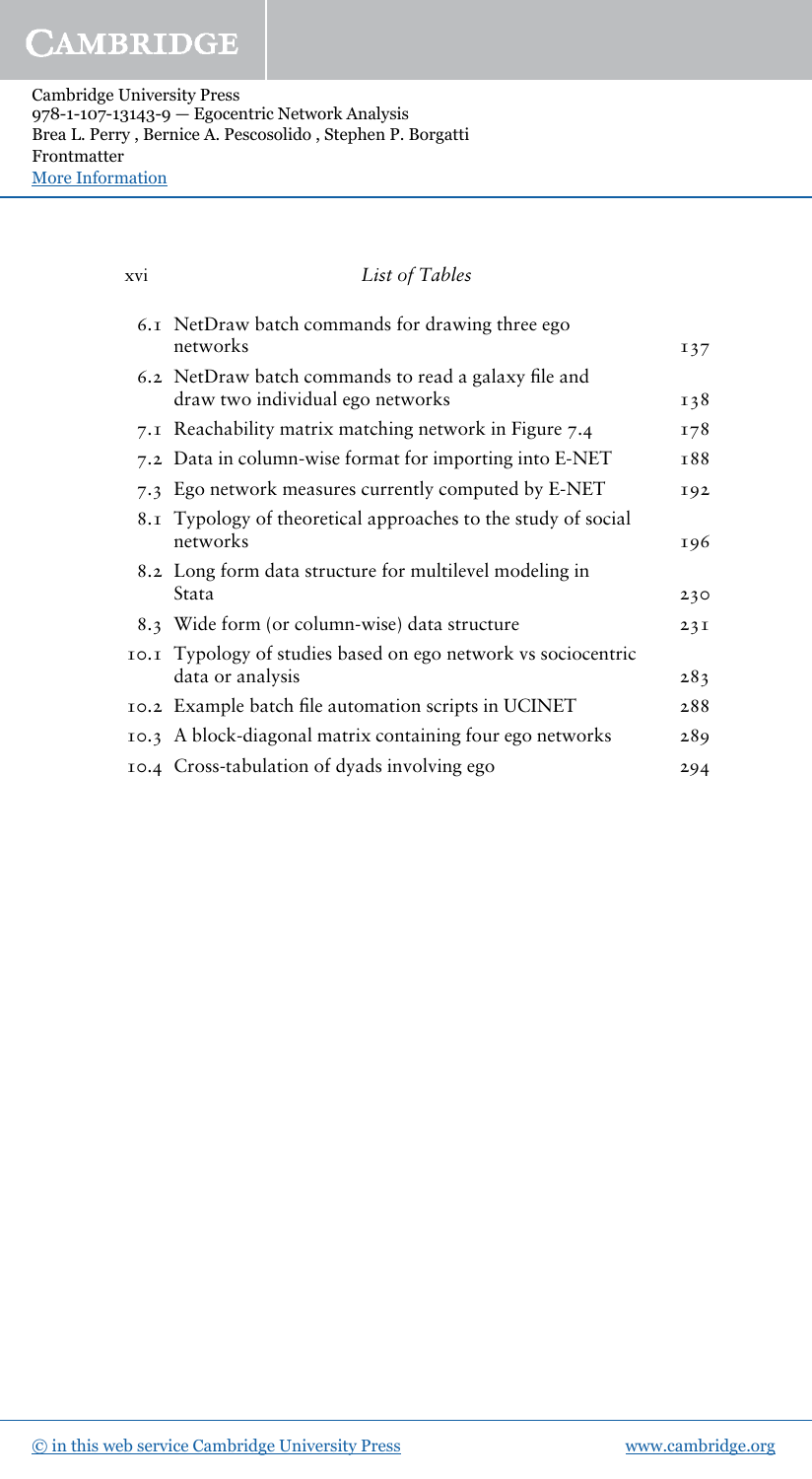### Preface

Networks and network terminology are everywhere. The past several decades have seen a significant increase in the use of network theory and methodology to address complexity and interdependence in relationships between actors or organisms at multiple levels of analysis. A broad literature spanning multiple disciplines suggests that networks critically influence a variety of human, societal, and technical processes and outcomes. In the social and behavioral sciences, the social network perspective is concerned with the structure of linkages between individuals or other social actors such as households, organizations, or communities; the resources shared by these network members; and the ideas and information flowing through those networks. A social network can be defined as a "set of individuals who are either directly or indirectly connected" (Lin & Peek 1999: 243). Although the individual units in a social network can be any of a wide array of entities (e.g., insects, animals, family groups, corporations, nations), we focus here on people.

We live in a "networked society" where the spread of digital information and communications technologies have fundamentally changed the social, political, economic, and cultural nature of human life. Castells (2004) and Wellman (1999) see this as a new social form – one in which advances in technological communications, from computers to cell phones, have reorganized societies and the way individuals are connected to one another. Though it is clear that connectedness matters, perhaps more so by the day, that may be where the clarity ends. Given the ubiquity of "networks," it is hardly surprising that the term can evoke confusion for the public and researchers alike. Consider, for example, the business world's use (or misuse) of the term "networking," the popularity of the

xvii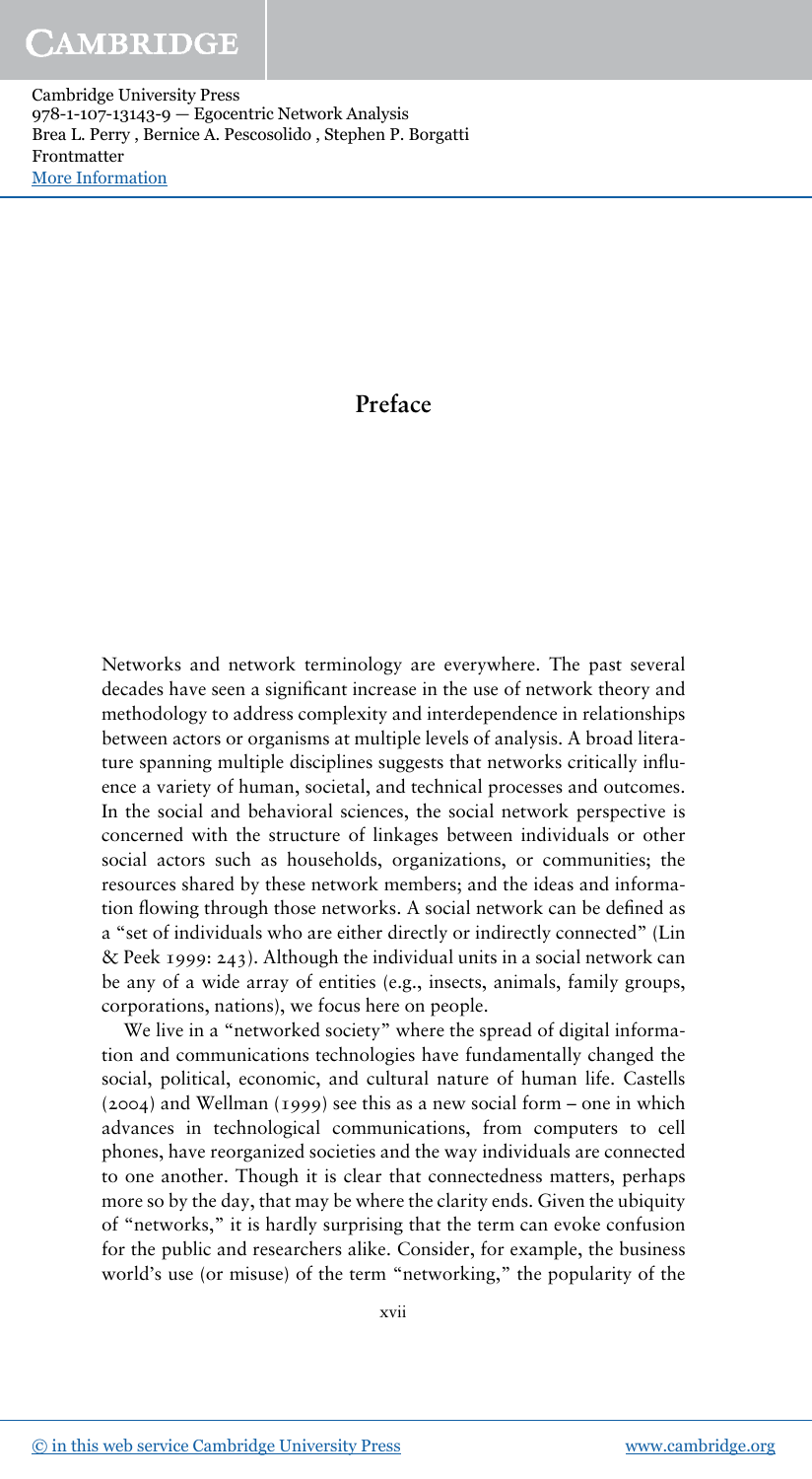#### xviii *Preface*

notion of "six degrees of separation," the millennials' idea that social networks equal social media, as well as social scientists' concerns about "social support" and "social capital." Taken together, the result is a sense of mystification around what networks are, what they do, and what, possibly, "network science" might be.

That said, networks offer enough of a shared perspective and language to deconstruct terminological and scale differences that plague efforts at serious integration of insights across scientific disciplines (Pescosolido 2006). Perhaps most importantly, research on social networks is united by a common theoretical focus on ties between actors, but diverges methodologically. There are at least two distinct research designs: (1) whole (i.e., sociocentric) network analysis in which ties between nearly every member of a group or social context are represented, and (2) ego (i.e., egocentric or personal) network analysis in which individuals' connections to their own personal community network are measured. In whole network research, every node in the network is also a research subject. In ego network research, we collect data from a sample of individuals who provide information about their immediate "network neighborhoods." That is, ego network analysis diverges in its focus on individually bounded personal communities rather than a common boundary applicable to all respondents.

This book constitutes a comprehensive guide to ego network analysis, focusing on fundamental research design, methodological, and analytic issues. Ego network research has a long and rich tradition. It includes some of the most influential contributions to social network research, such as Bott's (1955) seminal study in the 1950s of husbands' and wives' personal networks and their relationship to the enactment of marital roles. Compared to whole network designs, ego network research allows for greater flexibility in data collection and analysis as well as a broader scope of inference. As a result, ego network analysis requires a unique set of data collection and analysis skills and considerations that overlap only minimally with other network methods.

Despite the importance of ego network research, there is no comprehensive manual for the design and analysis of ego network data and substantive applications of this approach (but see Crossley et al. 2015 for an introductory volume). In contrast, there have been at least a dozen books that systematically cover whole network methods and/or analyses (e.g., Wasserman & Faust 1994; Scott 2012; Borgatti, Everett, & Johnson 2013). The absence of even one counterpart resource for researchers seeking guidance on the best practices in ego network analysis is